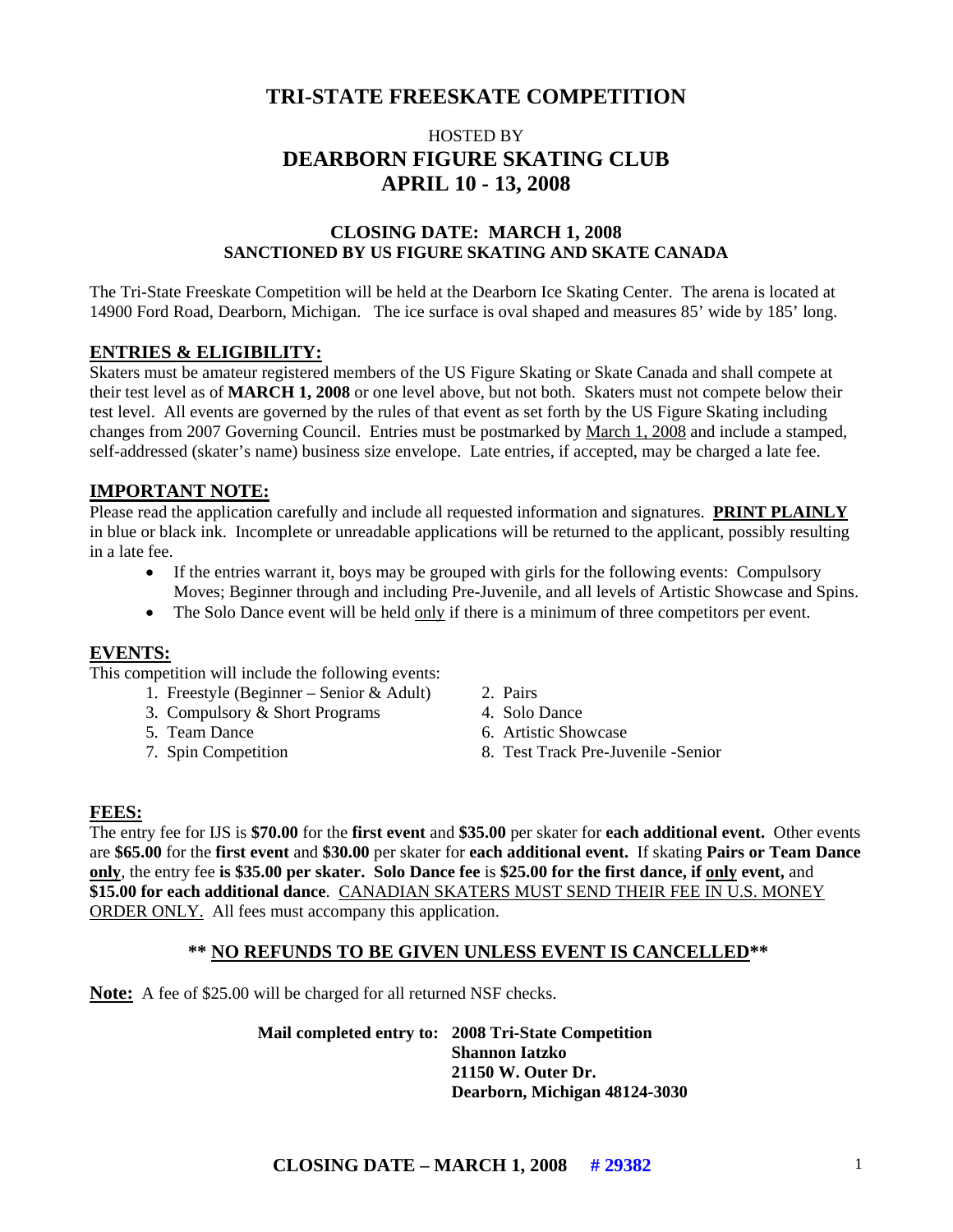## **PRACTICE ICE:**

You will be notified of practice schedules and tentative competition schedule as soon as it is provided by the referee. A form to request practice ice will be sent to you with the confirmation of your competition events and times. No programs will be played on practice ice.

## **MUSIC:**

Music will be played from CD/cassette only. You must have an extra copy of your music with you for backup. Cassettes must be rewound and ready to play. Competitors must file their music with the Registration Desk as soon as possible. **No programs will be played on practice ice.**

#### **AWARDS:**

Medals will be presented off ice to skaters placing  $1<sup>st</sup>$  through  $4<sup>th</sup>$  place. An individual plaque will be given to the club with the most points.

#### **JUDGING SYSTEM:**

For Open Juvenile and Higher, Short and Long Program the IJS system will be used. All other events (including Competitive Test Track) will be judged using the 6.0 system.

#### **NOTICES:**

An official bulletin board will be maintained throughout the competition and will be considered adequate notice to all skaters and professionals of schedule changes. All skaters should report to the Registration Desk at least one hour prior to their scheduled event time.

#### **HOTELS**

Double Tree Hotel Hampton Inn 5801 Southfield Freeway 20061 Michigan Avenue Detroit, Michigan Dearborn, Michigan Contact: Carrie Noble 313-982-3982 Contact: Susan Hoh 313-436-9600

Hyatt Regency Marriott Residence Inn Fairlane Town Center 6777 Southfield Service Drive Dearborn, Michigan Detroit, Michigan

Contact: Brent Hill 313-982-6895 Contact: Rachel Mirves 248-631-5045

Please mention **Dearborn Figure Skating Club** when reserving rooms.

# **PARENT/GUARDIAN NOTES**

Just a few helpful hints to make the application process easier and more efficient….

- Please **print plainly** and fill out the **entire** application in blue or black ink.
- You **must** include test level as of the closing date of the competition.
- If you are not certain of test level and events to be entered, check with your pro.
- You **must** include the skater's US Figure Skating NUMBER. If you have applied for it and haven't received a number yet, please write **Pending** in the appropriate space.
- Certification form must be signed by skater, pro, parent/guardian AND club officer.
- Remember, there will be ABSOLUTELY NO REFUNDS unless the event is cancelled per US Figure Skating directive.
- Please include a self-addressed, stamped business size envelope to receive a tentative schedule of events.
- The schedule will also be posted on [http://www.sk8stuff.com](http://www.sk8stuff.com/) and [http://dearbornfsc.com](http://dearbornfsc.com/)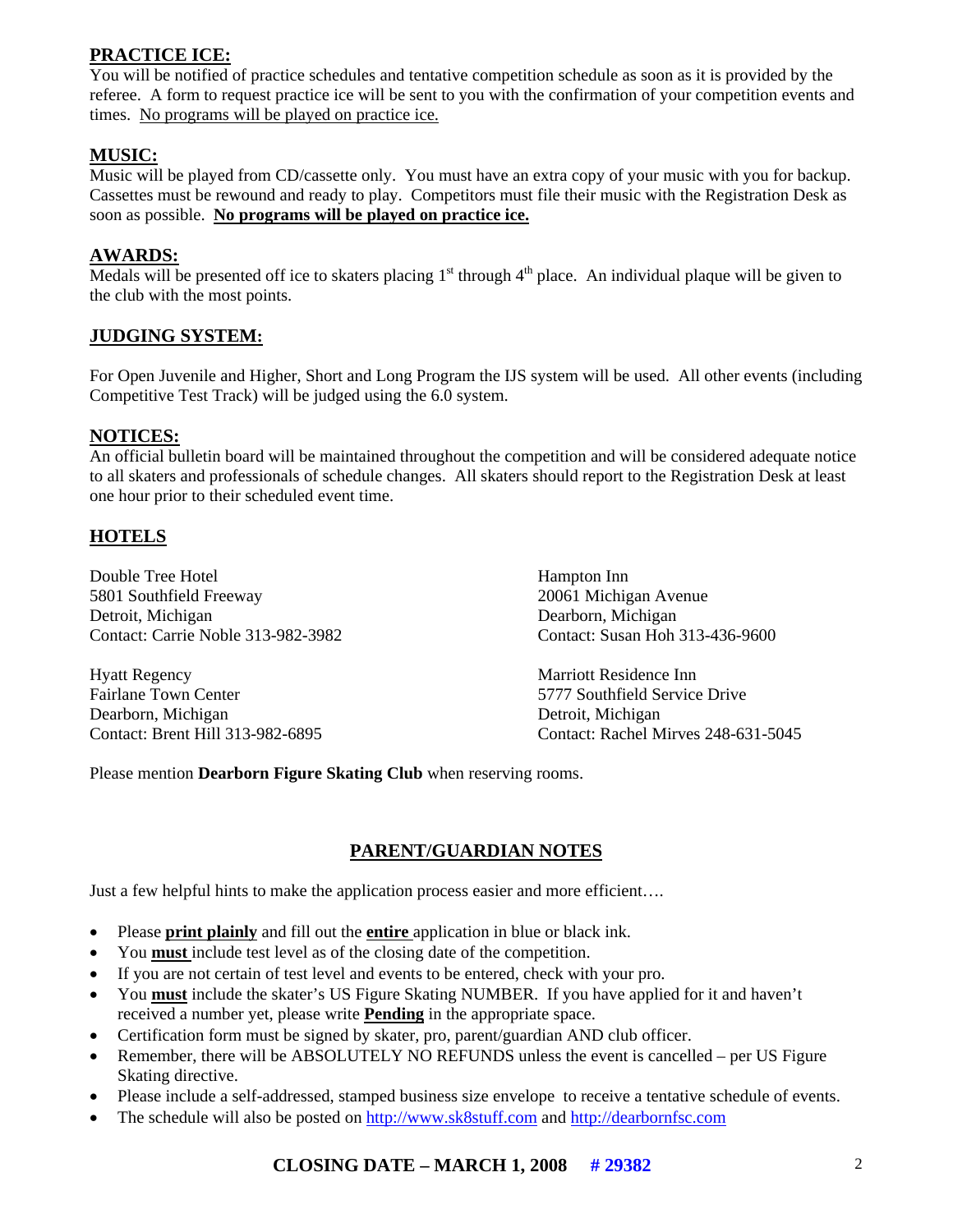**PLANNED PROGRAM CONTENT SHEETS (PPCS) – Competitors in IJS events are required to submit a planned program content sheet. The PPCS is to be completed no later than March 20th. For those who do not submit the planned program content sheet by March 20th, a \$25.00 processing fee will be incurred. Please note that any PPCS submitted by paper, regardless of the date will incur the \$25.00 processing fee. Once entered, a PPCS may be updated online at any time, as often as is desired without cost – but no later than April 3, 2008. Please go to [www.usfsaonline.org](http://www.usfsaonline.org/) and follow the instructions to complete your planned content sheet. Designate Tri-State Freeskate Competition to receive your form.** 

### **EVENTS TO BE SKATED AND ELIGIBILITY**

# **FREE SKATING EVENTS** –**Well Balanced Program and Competitive Test Track**

Skaters may enter the event for which they have passed the required test or one level higher (i.e., skaters may "skate up" one level) except as noted below. Times stated for free skating events are +/-10 seconds. Skaters may enter **EITHER** the new test track or the well-balanced free skate track, but **not both**. All Test Track events will be judged under the 6.0 system. Deductions will be made for skaters including elements not permitted in the event description.

| <b>LEVEL</b>             | <b>DESCRIPTION</b>                                                                                                                                                                                                                                                                                                                                                                                                                                                                                                                                                                                                                                                 | <b>TIME</b>                             |
|--------------------------|--------------------------------------------------------------------------------------------------------------------------------------------------------------------------------------------------------------------------------------------------------------------------------------------------------------------------------------------------------------------------------------------------------------------------------------------------------------------------------------------------------------------------------------------------------------------------------------------------------------------------------------------------------------------|-----------------------------------------|
| <b>SENIOR</b>            | Must have passed the Senior Free Skate test, Program<br>requirements - 3643.                                                                                                                                                                                                                                                                                                                                                                                                                                                                                                                                                                                       | 4:00 minutes/Ladies<br>4:30 minutes/Men |
| <b>SENIOR TEST TRACK</b> | Skaters must have passed at least the USFS Junior FS<br>test. Four spins (min. 6 revs. ea. on solo spins.) - one<br>must be a flying spin, one solo spins, one combination<br>spin consisting of all three positions and one change of<br>foot. (min 2 revs. ea. pos; 5 revs. ea. ft.) Max 8 jump<br>elements for men and 7 jump elements for ladies. At<br>least four different double jumps; one must be a double<br>Lutz. Jump combos and sequences allowed. Men: Two<br>step seq. Ladies: One step seq. and one spiral seq. (see<br>rule3640 for description).                                                                                                 | 4:00 minutes/Ladies<br>4:30 minutes/Men |
| <b>JUNIOR</b>            | Must have passed the Junior Free Skate test and no<br>higher, Program requirements - 3653.                                                                                                                                                                                                                                                                                                                                                                                                                                                                                                                                                                         | 3:30 minutes/Ladies<br>4:00 minutes/Men |
| <b>JUNIOR TEST TRACK</b> | Skaters must have passed at least the USFS Novice FS<br>test but not higher than the Junior FS test. Three spins-<br>one must be a flying spin, one solo spin, (min. 6 revs.<br>ea.) one combination spin consisting of all three positions<br>and one change of foot (min. 2 revs. ea. pos; 5 revs. ea.<br>ft.) Max 8 jump elements for men and 7 jump elements<br>for ladies. Any single jumps. Any single jumps. Double<br>jumps may only be the double Salchow, double toe loop,<br>double loop and the double flip. Jump combos and<br>sequences allowed. Men:; Two step seq. Ladies: One<br>step seq. and one spiral seq. (see rule 3640 for<br>description. | 3:30 minutes/Ladies<br>4:00 minutes/Men |
| <b>NOVICE</b>            | Must have passed the Novice Free Skate test and no<br>higher, Program requirements - 3663.                                                                                                                                                                                                                                                                                                                                                                                                                                                                                                                                                                         | 3:00 minutes/Ladies<br>3:30 minutes/Men |
| <b>NOVICE TEST TRACK</b> | Skaters must have passed at least the USFS<br>Intermediate FS test but not higher than Novice FS test.<br>Three spins in any position (min. 6 revs.): one must be a<br>combination with one change of foot (min. 5 ea. ft.). May<br>include flying spins. Max 7 jump elements. Any single<br>jumps. Double jumps may only be the double Salchow,<br>double toe loop and the double loop. Jump combos and<br>sequences allowed. One step or spiral sequence (see<br>rule 3640 for description).                                                                                                                                                                     | 3:00 minutes/Ladies<br>3:30 minutes/Men |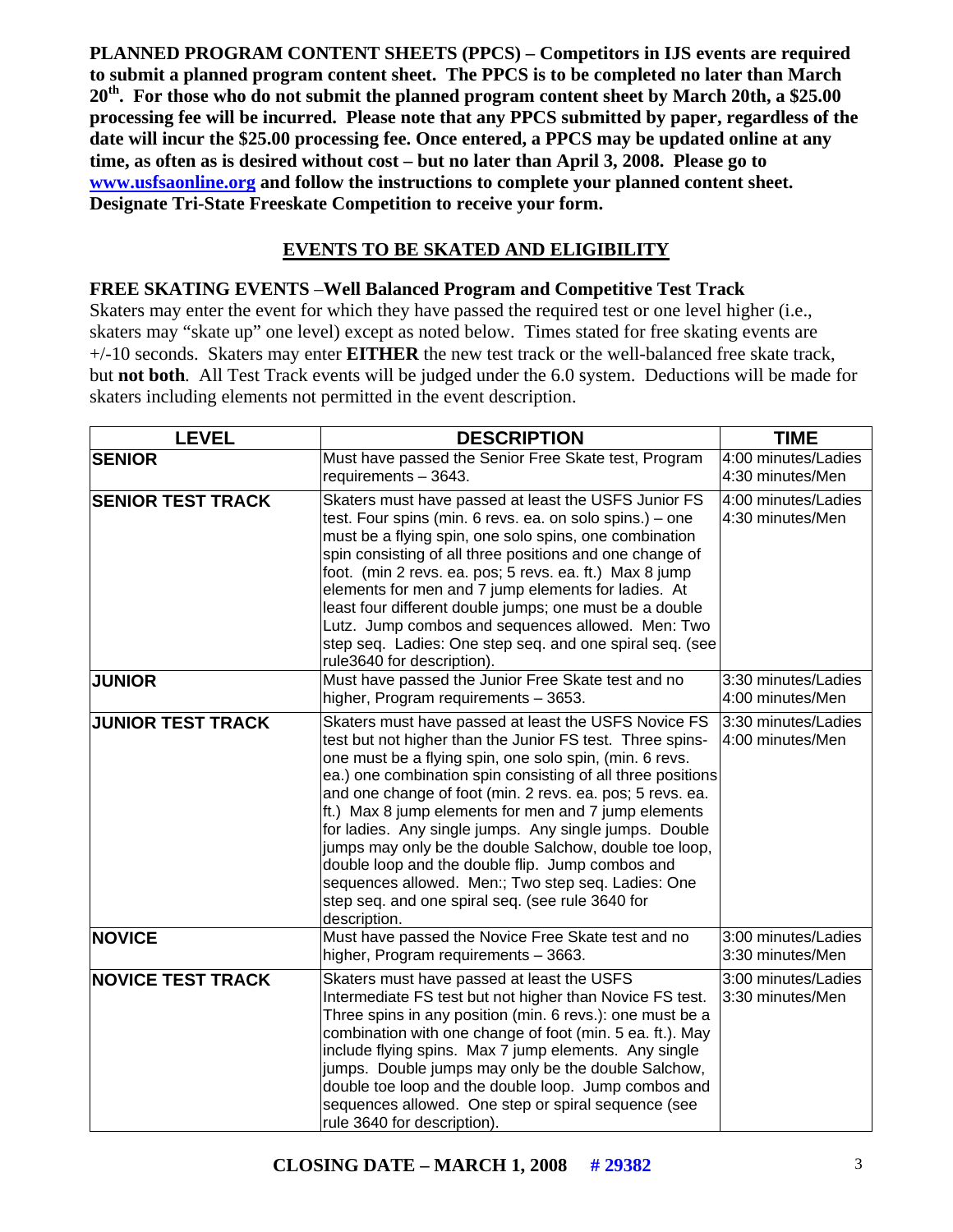| <b>INTERMEDIATE</b>                      | Must have passed the Intermediate Free Skate test and<br>no higher, Program requirements - 3672.                                                                                                                                                                                                                                                                                                                                                                                                                      | 2:30 minutes              |
|------------------------------------------|-----------------------------------------------------------------------------------------------------------------------------------------------------------------------------------------------------------------------------------------------------------------------------------------------------------------------------------------------------------------------------------------------------------------------------------------------------------------------------------------------------------------------|---------------------------|
| <b>INTERMEDIATE TEST</b><br><b>TRACK</b> | Skaters must have passed at least the USFS Juvenile<br>FS test but not higher than Intermediate FS test. Three<br>spins in any position (min. 4 revs.), one must be a<br>combination spin with at least one change of foot (min. 4<br>revs. ea. ft.). May include flying spins. Max 6 jump<br>elements. Any single jumps. Double jumps may only be<br>the double Salchow and the double toe loop. Jump<br>combinations and sequences allowed. One step seq.;<br>straight line, circular or serpentine using full ice. | 2:30 minutes              |
| <b>JUVENILE</b>                          | Must not have reached 13 years of age as of the closing<br>date. Must have passed the Juvenile Free Skate test &<br>no higher. Program requirements - 3681.                                                                                                                                                                                                                                                                                                                                                           | 2:15 minutes              |
| <b>JUVENILE TEST TRACK</b>               | No age restrictions. Skaters must have passed at least<br>the USFS Pre-Juvenile FS test but not higher than<br>Juvenile FS test. Three spins in any position (min. 4<br>revs.), one must be a combination spin with one change<br>of foot (min. 4 revs. ea. ft.). May include flying spins.<br>Max 6 jump elements. Any single jumps and jump<br>combinations with not more than 11/2 rotations (Axels<br>permitted). One step seq., straight line, circular or<br>serpentine using full ice.                         | 2:15 minutes              |
| <b>OPEN JUVENILE</b>                     | Must be 13 years of age or older as of the closing date.<br>Must have passed the Juvenile Free Skate test & no<br>higher. Program requirements - 3681.                                                                                                                                                                                                                                                                                                                                                                | 2:15 minutes              |
| <b>PRE-JUVENILE</b>                      | Must have passed the Pre-Juvenile Free Skate test and<br>no higher. Program requirements - 3691. Max 6 jump<br>elements and 3 spin elements.                                                                                                                                                                                                                                                                                                                                                                          | 2:00 minutes              |
| <b>PRE-JUVENILE</b><br><b>TEST TRACK</b> | Skaters must have passed at least the USFS Preliminary 2:00 minutes<br>FS test but not higher than Pre-Juvenile FS test. Three<br>spins in any position (min. 4 revs), no flying spins, one<br>must be a combination spin; change of foot optional (min.<br>3 revs. ea. ft. or 6 total revs.). Max 6 jump elements.<br>Single jumps, no Axels. Jump combination and<br>sequences are allowed. One step seq. straight line,<br>circular or serpentine using full ice.                                                  |                           |
| <b>PRELIMINARY</b>                       | Must have passed the Preliminary Free Skate test and<br>no higher. Program requirements - 3701. Max 5 jump<br>elements and 2 spin elements.                                                                                                                                                                                                                                                                                                                                                                           | $\overline{1:}30$ minutes |
| <b>PRELIMINARY LIMITED</b>               | Must have passed the Preliminary Free Skate test and<br>no higher. May include axels, but no double jumps or<br>flying spins. Additional program requirements - 3701.                                                                                                                                                                                                                                                                                                                                                 | 1:30 minutes              |
| <b>PRE-PRELIMINARY</b><br><b>LIMITED</b> | Must have passed the Pre-Preliminary Free Skate test<br>and no higher. May not include axels, double jumps or<br>flying spins. Additional program requirements - 3711.                                                                                                                                                                                                                                                                                                                                                | 1:30 minutes              |
| <b>HIGH BEGINNER</b>                     | Must not have passed the Pre-Preliminary Free Skate<br>test. May include any half revolution jumps plus<br>Salchows, toe-loops, half loops and loops. May not<br>include flying spins. Additional program requirements -<br>3721.                                                                                                                                                                                                                                                                                     | 1:30 minutes              |
| <b>LOW BEGINNER</b>                      | Must not have passed the Pre-Preliminary Free Skate.<br>May include any half revolution jumps plus Salchows,<br>toe-loops and half-loops. May not include flying spins,<br>combinations spins or backspins. Additional program<br>requirements - 3721.                                                                                                                                                                                                                                                                | 1:30 minutes              |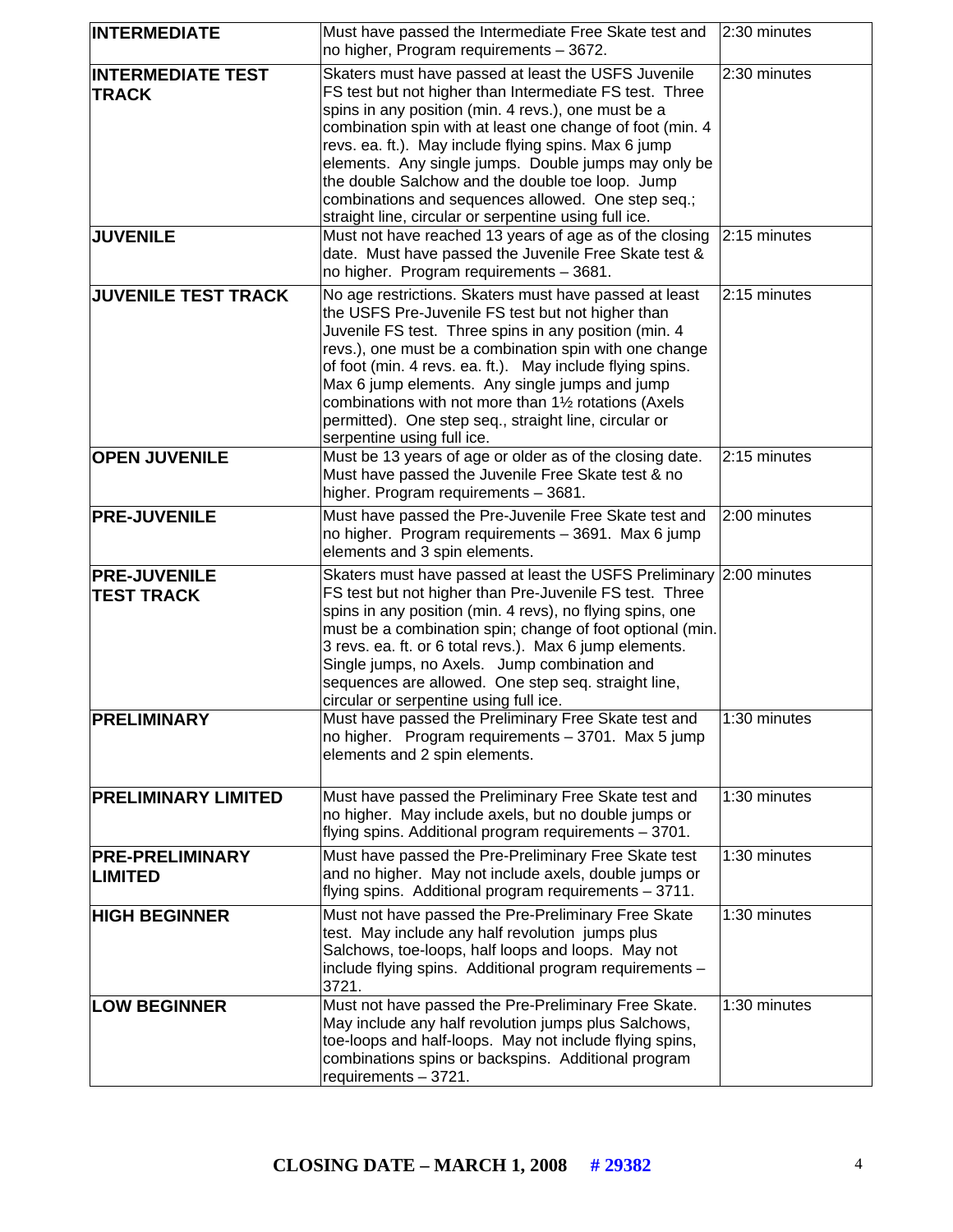## **FREE SKATING EVENTS (Continued)**

ADULT: Open to skaters who are 21 years old or older.

| <b>LEVEL</b>            | <b>DESCRIPTION</b>                                                                                                                                                                                   | TIME       |
|-------------------------|------------------------------------------------------------------------------------------------------------------------------------------------------------------------------------------------------|------------|
|                         | <b>MASTERS CHAMPIONSHIP</b> Must have passed the Intermediate Free Skate test<br>and/or the Adult Gold test. Program requirements - 3741.                                                            | $3:40$ max |
| <b>ADULT GOLD</b>       | Must have passed the Adult Gold Free Skate test or the<br>Juvenile Free Skate test or ISI FS 6. Program<br>requirements - 3781.                                                                      | $2:40$ max |
| <b>ADULT SILVER</b>     | Must have passed the Adult Silver Free Skate test or the 2:10 max<br>Juvenile Free Skate test before 10/1/94 or the Pre-<br>Juvenile test after 10/1/94 or ISI FS 5. Program<br>requirements - 3791. |            |
| <b>ADULT BRONZE</b>     | Must have passed the Adult Bronze Free Skate test or<br>the Preliminary Free Skate test or ISI FS 4. Program<br>requirements - 3801.                                                                 | $1:40$ max |
| <b>ADULT PRE-BRONZE</b> | Must have passed the Adult Pre-Bronze Free Skate test<br>or the Pre-Preliminary Free Skate test or ISI FS 3.<br>Program requirements - 3806.                                                         | $1:40$ max |

### **COMPULSORY MOVES**

All events shall be skated without music, in a program form using  $\frac{1}{2}$  of the ice surface. Skaters may not exceed the stated time limit. Test requirements are the same as stated for Freestyle. Skaters may skate up one level but may not skate at more than one level.

| <b>LEVEL</b>           | <b>DESCRIPTION</b>                                | <b>TIME</b>  |
|------------------------|---------------------------------------------------|--------------|
| <b>LOW BEGINNER</b>    | 1. 1/2 revolution jump                            | 1 minute     |
|                        | 2. Toe Loop                                       |              |
|                        | 3. Two foot spin (minimum 3 revolutions)          |              |
|                        | 4. Lunge                                          |              |
| <b>HIGH BEGINNER</b>   | 1. Waltz jump                                     | 1:15 minutes |
|                        | 2. Salchow jump                                   |              |
|                        | 3. Half flip or half Lutz jump                    |              |
|                        | 4. Forward Upright scratch spin. Min 3 revs       |              |
|                        | 5. Forward spiral                                 |              |
| <b>PRE-PRELIMINARY</b> | 1. Flip jump                                      | 1:15 minutes |
|                        | 2. Single/single jump combination (No Axel)       |              |
|                        | 3. Loop jump                                      |              |
|                        | 4. Sit spin (forward) Minimum 3 revolutions       |              |
|                        | 5. Forward outside edge spiral                    |              |
| <b>PRELIMINARY</b>     | 1. Single jump. (May not repeat in combination)   | 1:30 minutes |
|                        | 2. Single/single jump combination                 |              |
|                        | 3. One foot back spin (position optional; may not |              |
|                        | commence with a jump; minimum 3 revolutions       |              |
|                        | 4. Edge spiral, Spread Eagle or Bauer             |              |
|                        | 5. Step sequence                                  |              |
| <b>PRE-JUVENILE</b>    | 1. Single or double jump (may not be repeated in  | 1:30 minutes |
|                        | combination                                       |              |
|                        | 2. Single/single jump combination                 |              |
|                        | 3. Combination spin with one change of foot; no   |              |
|                        | change of position (may not commence with a       |              |
|                        | jump; minimum 4 revolutions each foot)            |              |
|                        | 4. Solo spin (may not commence with a jump;       |              |
|                        | minimum 4 revolutions)                            |              |
|                        | 5. Step sequence                                  |              |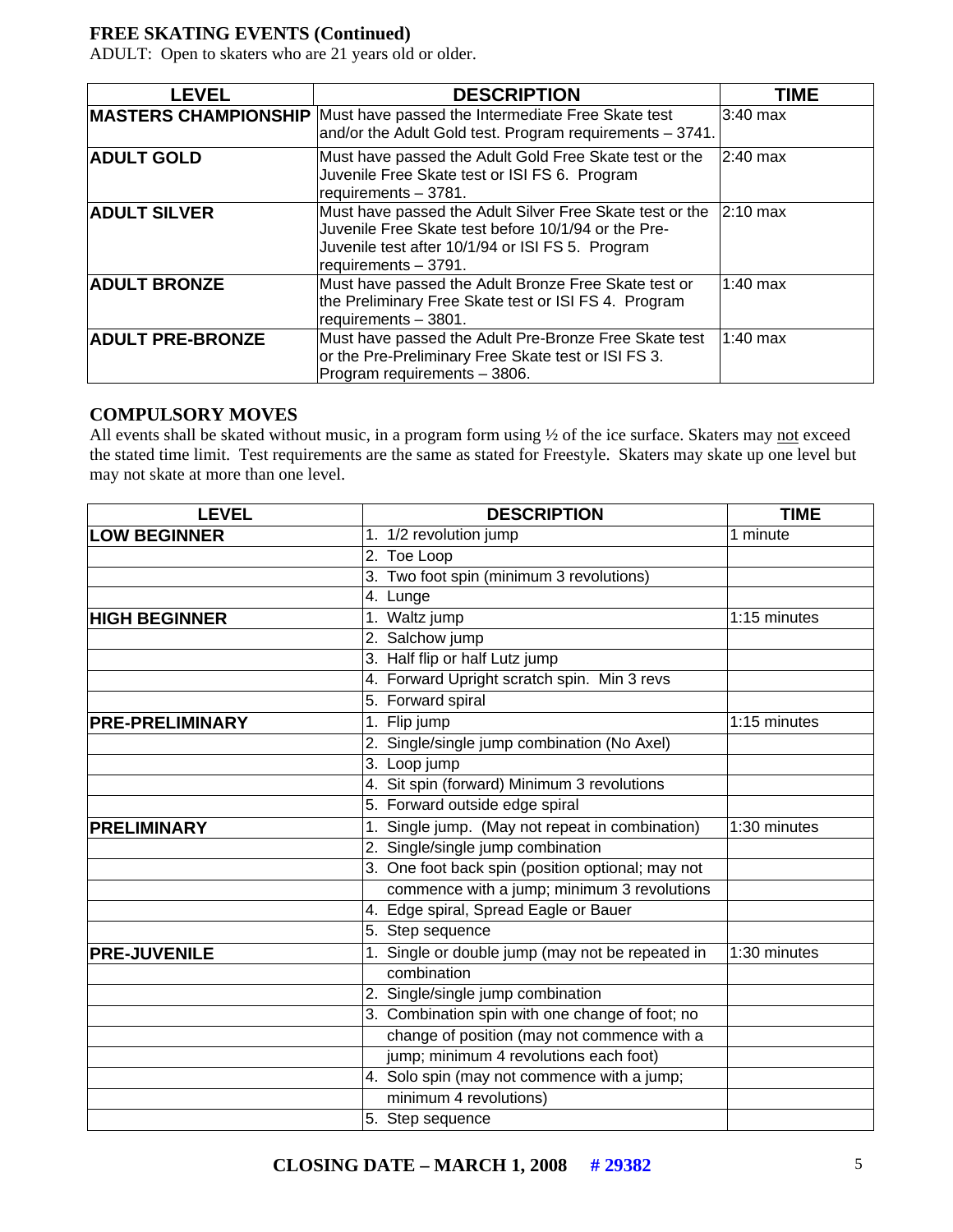## **SHORT PROGRAM**

All short programs will be skated with music. Program requirements for 2008-09 season. Test requirements the same as Freestyle.

| <b>LEVEL</b>         | <b>DESCRIPTION</b>                                                                         | <b>TIME</b>   |
|----------------------|--------------------------------------------------------------------------------------------|---------------|
| <b>JUVENILE</b>      | 1. One jump combination consisting of one                                                  | 2 minutes max |
|                      | single jump and one double jump or two                                                     |               |
|                      | double jumps                                                                               |               |
|                      | 2. Axel (may not be repeated in combination)                                               |               |
|                      | 3. Double jump (may not be repeated in the                                                 |               |
|                      | Combination                                                                                |               |
|                      | 4. Solo spin - minimum 4 revolutions in position.                                          |               |
|                      | May not be commenced with a jump.                                                          |               |
|                      | 5. Combination spin - only one change of foot                                              |               |
|                      | and at least one change of position (minimum                                               |               |
|                      | of 4 revolutions on each foot)                                                             |               |
|                      | 6. Step sequence (straight line, circular or                                               |               |
|                      | serpentine)                                                                                |               |
| <b>OPEN JUVENILE</b> | 1. One jump combination consisting of one                                                  | 2 minutes max |
|                      | single and one double jump                                                                 |               |
|                      | 2. Axel (may not be repeated in combination)                                               |               |
|                      | 3. Single jump, double toe-loop or double Salchow<br>(may not be repeated in combination). |               |
|                      | 4. Solo spin - minimum 4 revolutions in position.                                          |               |
|                      | May not be commenced with a jump                                                           |               |
|                      | 5. Combination spin - only one change of foot                                              |               |
|                      | and at least one change of position (minimum                                               |               |
|                      | 4 revolutions on each foot)                                                                |               |
|                      | 6. Step sequence (straight line, circular or                                               |               |
|                      | serpentine)                                                                                |               |
| <b>INTERMEDIATE</b>  | USFSA Rulebook 3671                                                                        | $2:00$ max    |
| <b>NOVICE</b>        | USFSA Rulebook 3661/3662                                                                   | $2:30$ max    |
| <b>JUNIOR</b>        | USFSA Rulebook 3651/3652                                                                   | $2:50$ max    |
| <b>SENIOR</b>        | USFSA Rulebook 3641/3642                                                                   | 2:50 max      |

# **PAIRS COMPETITION:**

Balanced program requirements are defined in #4000-4033

| <b>LEVEL</b>                | <b>DESCRIPTION</b>                                       | <b>TIME</b>  |
|-----------------------------|----------------------------------------------------------|--------------|
| <b>SENIOR SHORT PROGRAM</b> | Short Program per 4041                                   | $2:50$ max   |
| <b>SENIOR FREE SKATE</b>    | Must have passed Junior Pair Test. See 4042              | 4:30 minimum |
| <b>JUNIOR SHORT PROGAM</b>  | Short Program per 4051                                   | 2:50 max     |
| <b>JUNIOR FREE SKATE</b>    | Must have passed the Novice Pair Test and no             | 4 minutes    |
|                             | higher than the Junior Pair Test. See 4052               |              |
| NOVICE SHORT PROGRAM        | Short Program per 4061                                   | 2:30 minutes |
| <b>NOVICE FREE SKATE</b>    | Must have passed the Intermediate Pair Test and          | 3:30 minutes |
|                             | no higher than the Novice Pair Test. See 4062            |              |
| <b>INTERMEDIATE PROGRAM</b> | Must have passed the Juvenile Pair Test and no           | 3 minutes    |
|                             | higher than the Intermediate Pair Test. See 4071         |              |
| <b>JUVENILE PROGRAM</b>     | Must have passed the Juvenile Pair Test and no           | 2:30 minutes |
|                             | Higher. See 4081                                         |              |
| <b>PRE JUVENILE PROGRAM</b> | Must not have passed the Juvenile Pair Test. See<br>4091 | 2:00 minutes |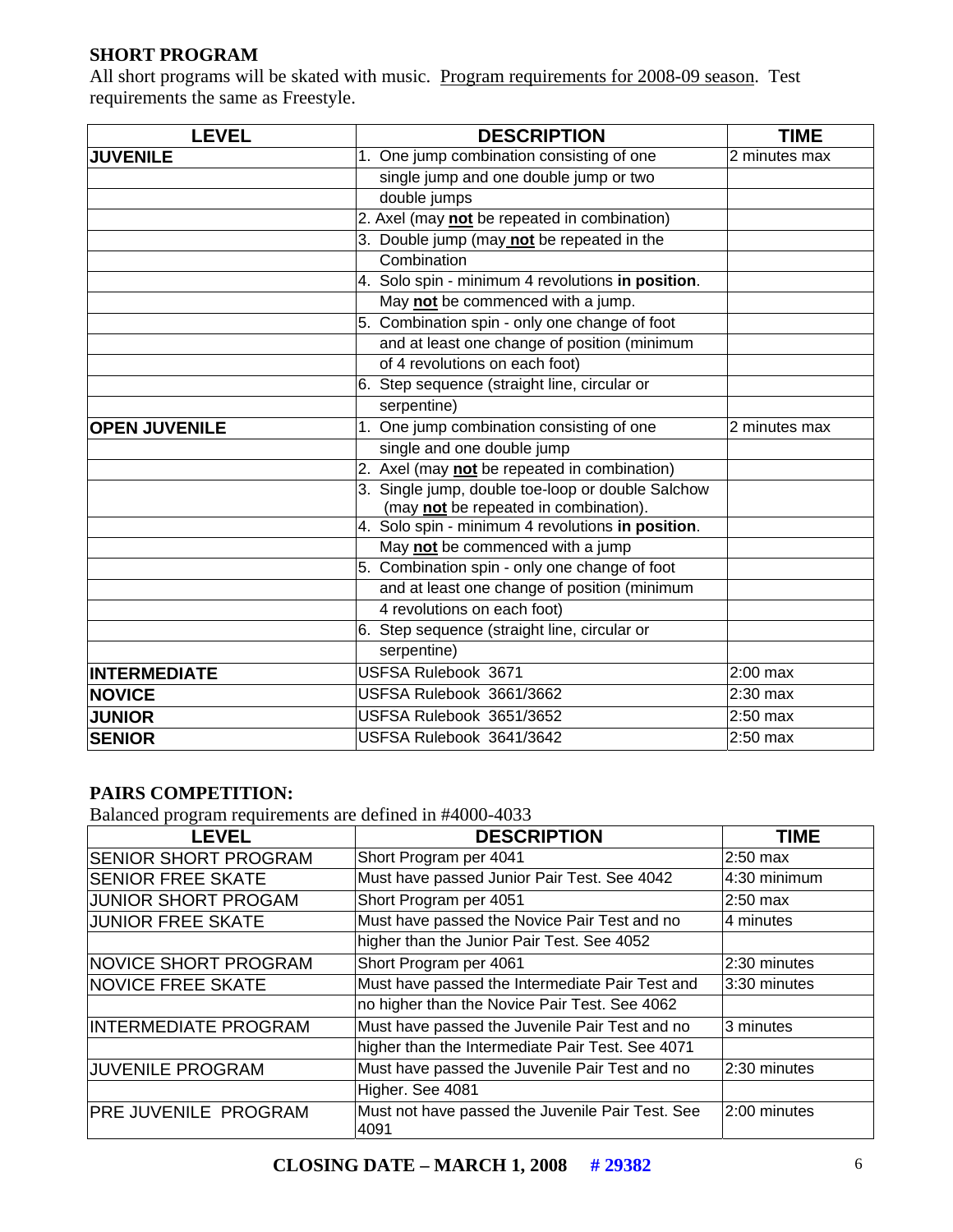## **TEAM DANCE**

Dance Teams will compete in the following categories. There will be one round of three dances for each division, except Pre-Juvenile. If there are a large number of entries in any dance event, the event will be divided into groups by the birth date of the older partner. Part 2 #4210-4233 2007 USFSA Rulebook

| <b>LEVEL</b>        | <b>DESCRIPTION</b>                                                                       | <b>DANCES</b>        |
|---------------------|------------------------------------------------------------------------------------------|----------------------|
| PRE-JUVENILE        | Both partners must not have completed the Bronze                                         | <b>Rhythm Blues</b>  |
|                     | Dance Test #4440-4442                                                                    | Fiesta Tango         |
| <b>JUVENILE</b>     | Both partners must not have completed the Pre-<br><b>Silver Dance Test</b><br>#4430-4435 | 3 dances for 2008-09 |
| <b>INTERMEDIATE</b> | Both partners must not have completed the Silver<br>Dance Test<br>#4420-4425             | 3 dances for 2008-09 |
| <b>NOVICE</b>       | Both partners must not have completed the Pre-<br><b>Gold Dance Test</b><br>#4410-4415   | 3 dances for 2008-09 |

### **SOLO DANCE**

**Each dance is considered one event**. For instance, a skater may choose to do the Canasta Tango and the Dutch Waltz only. There **must** be a minimum of three competitors in order for the event to run.

| <b>LEVEL</b>       | <b>DESCRIPTION</b>                                | <b>DANCES</b>            |
|--------------------|---------------------------------------------------|--------------------------|
| <b>PRELIMINARY</b> | Must not have completed the Pre-Bronze Dance Test | Dutch Waltz              |
|                    |                                                   | Canasta Tango            |
|                    |                                                   | <b>Rhythm Blues</b>      |
| PRE-BRONZE         | Must not have completed the Bronze Dance Test     | Fiesta Tango             |
|                    |                                                   | Cha Cha                  |
|                    |                                                   | <b>Swing Dance</b>       |
| <b>BRONZE</b>      | Must not have completed the Pre-Silver Dance Test | <b>Willow Waltz</b>      |
|                    |                                                   | Ten Fox                  |
|                    |                                                   | <b>Hickory Hoedown</b>   |
| <b>PRE-SILVER</b>  | Must not have completed the Silver Dance Test     | European Waltz           |
|                    |                                                   | Foxtrot                  |
|                    |                                                   | Fourteenstep             |
| <b>SILVER</b>      | Must not have completed the Pre-Gold Dance Test   | <b>American Waltz</b>    |
|                    |                                                   | Silver Tango             |
|                    |                                                   | <b>Rocker Foxtrot</b>    |
| PRE-GOLD           | Must not have completed the Gold Dance Test       | Paso Doble               |
|                    |                                                   | <b>Blues</b>             |
|                    |                                                   | Kilian                   |
|                    |                                                   | <b>Starlight Waltz</b>   |
| <b>GOLD</b>        |                                                   | Argentine Tango          |
|                    |                                                   | <b>Quick Step</b>        |
|                    |                                                   | <b>Westminster Waltz</b> |
|                    |                                                   | Viennese Waltz           |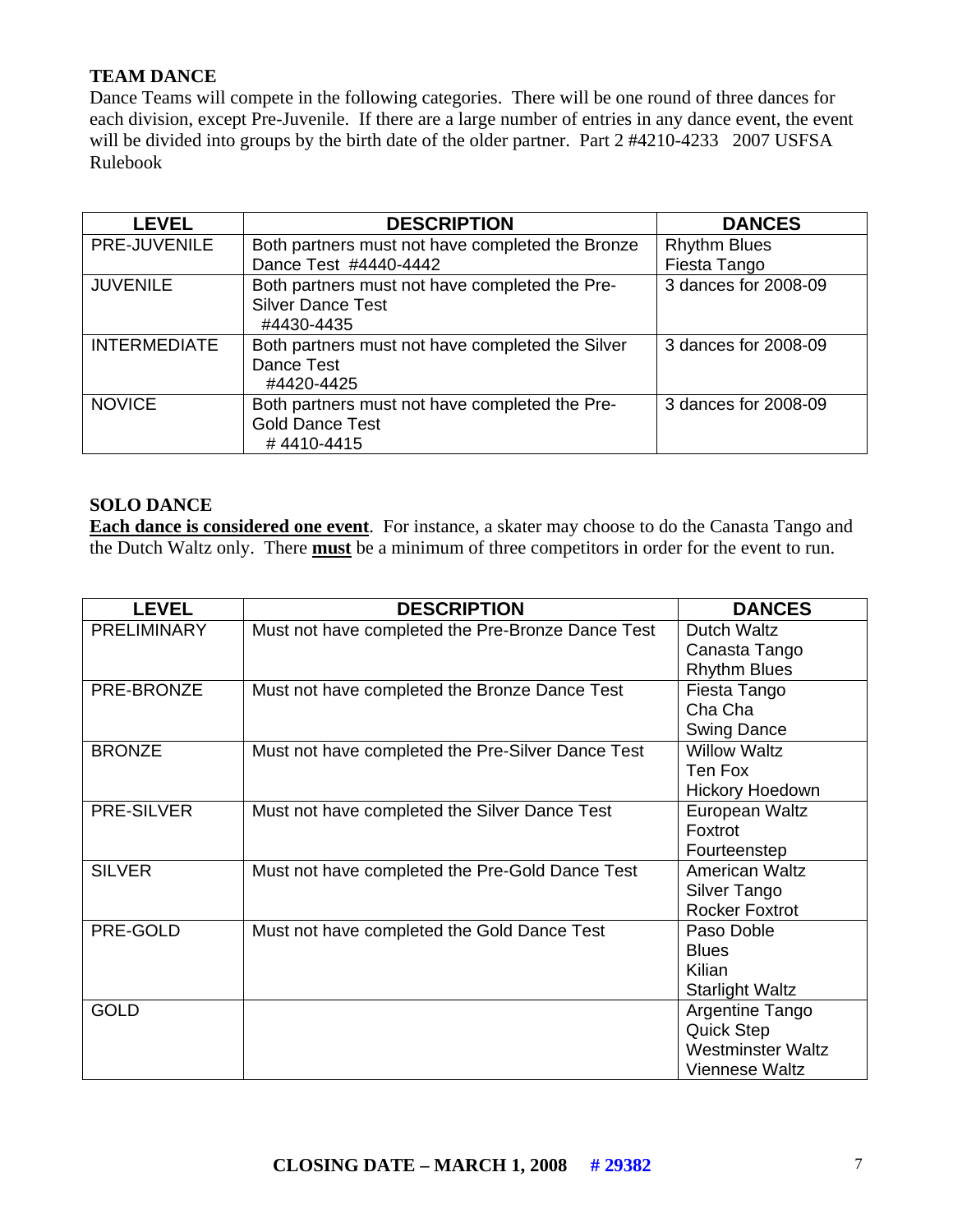#### **SPIN COMPETITION**

This is an event to encourage and reward good spins. Test requirements are the same as Free Skate. All levels will be skated on ½ ice surface. There will be **no** music. Spins must be skated exactly as stated, but may be skated in any order. All skaters must include one field element such as a spread eagle, bauer or spiral and one footwork sequence. Skaters will link elements together with minimal crossovers. Instead use turns and field moves. Men and Ladies may be grouped together.

| <b>LEVEL</b>               | <b>DESCRIPTION</b>                               | <b>TIME</b> |
|----------------------------|--------------------------------------------------|-------------|
| PRE-PRELIMINARY            | One foot spin, optional free leg (3<br>$\bullet$ | $1:30$ max  |
|                            | revs)                                            |             |
|                            | Two foot spin (3 revs)<br>$\bullet$              |             |
|                            | Sit spin (3 revs)<br>$\bullet$                   |             |
|                            | Spiral, bauer or spread eagle<br>$\bullet$       |             |
| <b>PRELIMINARY</b>         | One foot spin (min 4 revs)<br>$\bullet$          | $1:30$ max  |
|                            | Sit spin (min 4 revs)<br>$\bullet$               |             |
|                            | Back scratch spin (min 4 revs)<br>$\bullet$      |             |
|                            | Footwork sequence of any pattern<br>$\bullet$    |             |
|                            | Spiral, bauer or spread eagle<br>$\bullet$       |             |
| PRE-JUV/JUVENILE           | Camel spin (min 4 revs)<br>$\bullet$             | $1:30$ max  |
|                            | Spin with only one change of foot -<br>$\bullet$ |             |
|                            | no change of position (min 4 revs per            |             |
|                            | foot)                                            |             |
|                            | Ladies - Layback/Men - Attitude<br>$\bullet$     |             |
|                            | (min 4 revs)                                     |             |
|                            | Spiral, bauer or spread eagle                    |             |
|                            | Footwork sequence of any pattern<br>$\bullet$    |             |
| <b>INTERMEDIATE/NOVICE</b> | Flying spin (min 6 revs)<br>$\bullet$            | $1:30$ max  |
|                            | Ladies - Layback/Men - Attitude<br>$\bullet$     |             |
|                            | (min 6<br>revs)                                  |             |
|                            | Combination spin with only 2<br>$\bullet$        |             |
|                            | positions and only one change of                 |             |
|                            | foot (min 5 revs each foot)                      |             |
|                            | Spiral, bauer or spread eagle<br>$\bullet$       |             |
|                            | Footwork sequence of any pattern<br>$\bullet$    |             |
| <b>JUNIOR/SENIOR</b>       | Flying spin (min 6 revs)<br>$\bullet$            | $1:30$ max  |
|                            | Ladies - Layback/Men - Attitude<br>$\bullet$     |             |
|                            | (min 6 revs)                                     |             |
|                            | Combination spin with 3 positions<br>$\bullet$   |             |
|                            | and only one change of foot (min 5               |             |
|                            | revs each foot)                                  |             |
|                            | Spiral, bauer or spread eagle                    |             |
|                            | Footwork sequence of any pattern                 |             |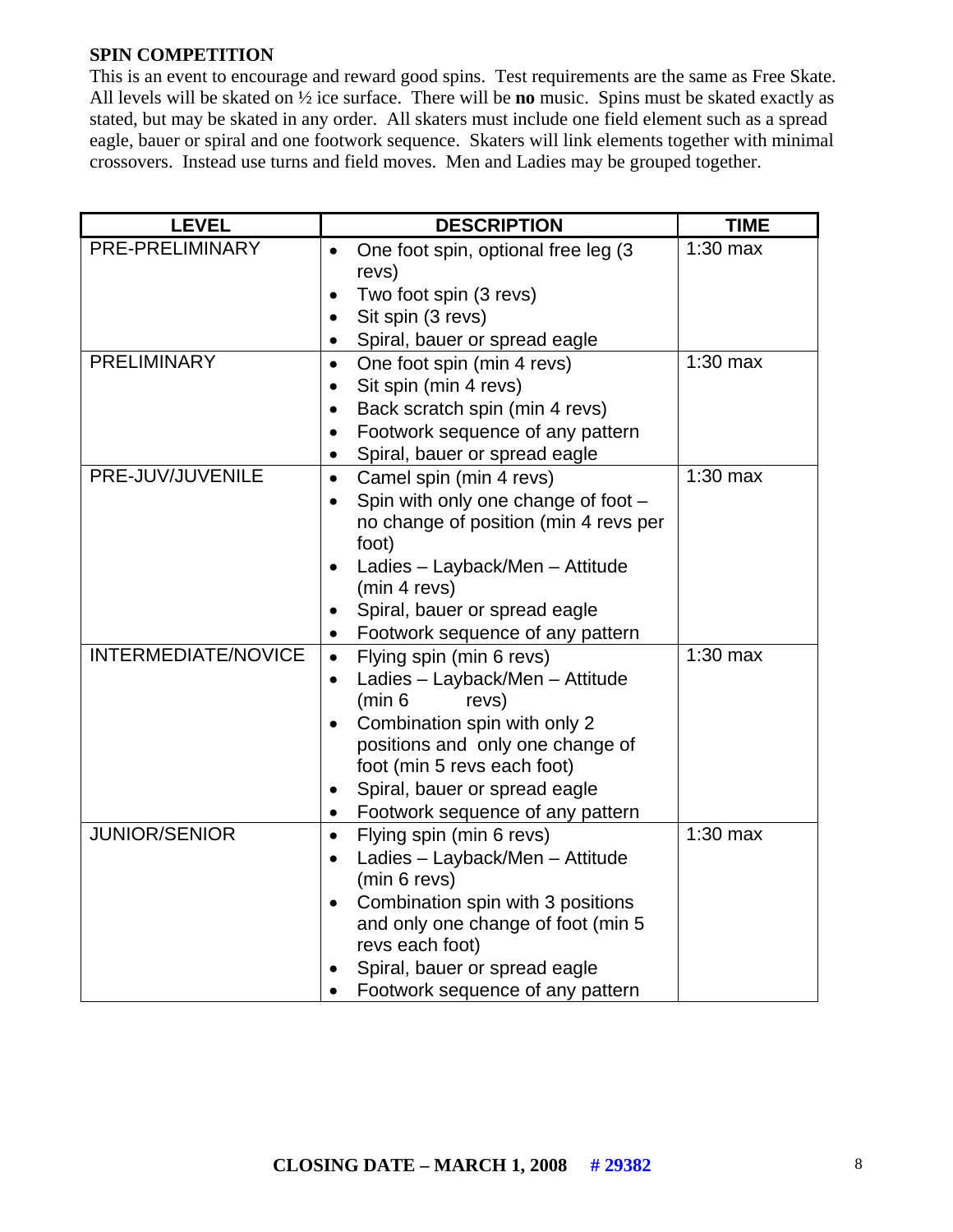### **ARTISTIC SHOWCASE**

The Showcase Event is divided into four divisions based upon the Free Skate test level. The skating music is chosen by the skater. Programs should be designed specifically to entertain and/or emotionally move the audience. Costumes are encouraged. Props will be allowed and the skater will have 30 seconds to place and remove the prop. (NO PROPS ARE ALLOWED ON ICE DURING WARM-UP). Although jumps, spins and footwork should be part of the program, the program will be judged primarily on style and presentation. The theme is open and vocal music is permitted. The groups and times are as follows:

| <b>LEVEL</b>                      | <b>DESCRIPTION</b>        | TIME         |
|-----------------------------------|---------------------------|--------------|
| <b>GROUP I</b>                    | No axels, no double jumps | 1:15 minutes |
| <b>BEGINNER</b>                   |                           |              |
| <b>GROUP II</b>                   | No axels, no double jumps | 1:15 minutes |
| PRE-PRELIMINARY/PRELIMINARY       |                           |              |
| <b>GROUP III</b>                  | No double jumps           | 1:30 minutes |
| PRE-JUVENILE/JUVENILE             |                           |              |
| <b>GROUP IV</b>                   | May include one double    | 1:30 minutes |
| <b>INTERMEDIATE &amp; ABOVE</b>   | jump                      |              |
| ADULT (Open to all adult skaters) | No axels or double jumps  | 1:40 minutes |
|                                   |                           | maximum      |

**NATIONAL SHOWCASE 2008: A COMPETITION IN THEATRICAL SKATING:** Singles competitors who place  $1<sup>st</sup>$  through 4<sup>th</sup> in a singles artistic event may qualify for National Showcase 2008. Eligible skaters will have placed  $1<sup>s</sup>$ through  $4<sup>th</sup>$  as previously described and will have passed the Preliminary Free Skating test and above OR completed requirements for Adult Interpretive Free Skating and above. Duets and Ensembles need not qualify by placement for National Showcase. For more info, please contact Melissa Bowman (email [patinage\\_tx@verizon.net](mailto:patinage_tx@verizon.net) . phone 972-208-2852). Vice Chair for National Showcase.

**FINAL NOTE:** The application (Side 1) and the certification form (Side 2) are attached. Read **both sides** carefully and include **all** necessary information. An incomplete application will delay the registration process and perhaps result in a late fee. **PLEASE** type or print plainly in blue or black ink. If there are any questions call:

If you have any questions, please contact: Shannon Iatzko at 313-563-5381 or email at [sriatzko@sbcgobal.net](mailto:sriatzko@sbcgobal.net)  JoAnn Eastman at 734-397-3408 or email at [joanneastman@comcast.net](mailto:joanneastman@comcast.net)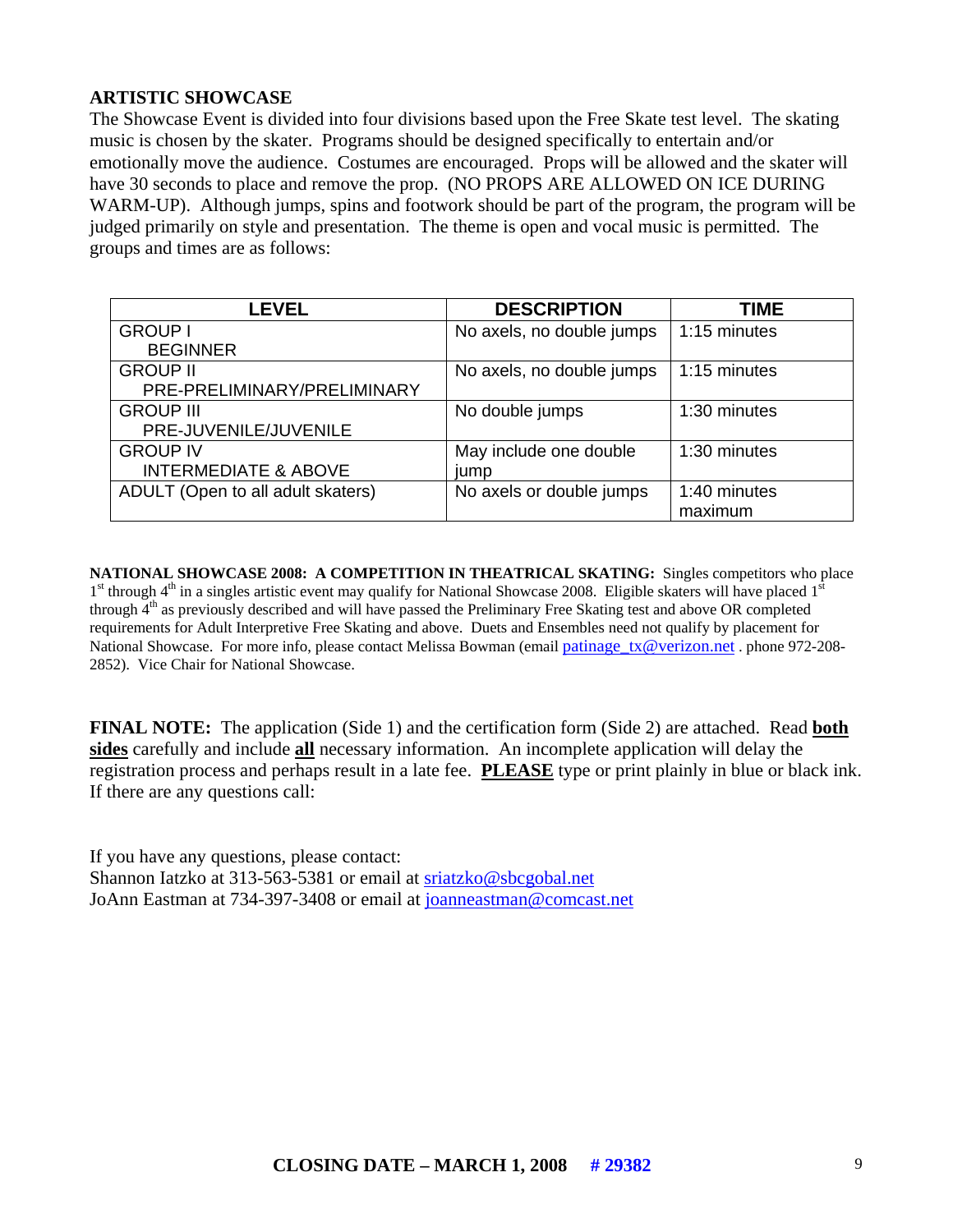#### **TRI-STATE FREESKATE COMPETITION APRIL 10 – 13, 2008**

**Name Male Female Address**\_\_\_\_\_\_\_\_\_\_\_\_\_\_\_\_\_\_\_\_\_\_\_\_\_\_\_\_\_\_\_\_\_\_\_\_\_\_**City**\_\_\_\_\_\_\_\_\_\_\_\_\_\_\_\_\_\_\_\_\_\_\_\_\_\_\_**State**\_\_\_\_\_\_\_\_\_**Zip**\_\_\_\_\_\_\_ **Phone w/AreaCode**\_\_\_\_\_\_\_\_\_\_\_\_\_\_\_\_\_\_\_\_\_\_\_\_\_\_\_\_\_\_\_\_\_\_\_\_\_\_\_**Birthdate**\_\_\_\_\_\_\_\_\_\_\_\_\_\_\_\_\_\_\_\_\_\_\_\_\_\_\_\_\_\_\_\_\_\_ **Home Club US FIGURE SKATING/SKATE CANADA#**\_\_\_\_\_\_\_\_\_\_\_\_\_\_\_\_\_\_\_\_\_\_\_\_\_\_\_\_\_\_\_\_\_\_\_\_\_\_\_\_\_\_\_\_\_\_\_\_\_\_\_\_\_\_\_\_\_\_\_\_ **Pro's Name Phone**\_\_\_\_\_\_\_\_\_\_\_\_\_\_\_\_\_\_\_\_\_\_\_\_\_\_\_\_\_\_\_\_\_\_\_\_\_\_\_\_**Partner'sName**\_\_\_\_\_\_\_\_\_\_\_\_\_\_\_\_\_\_\_\_\_\_\_\_\_\_\_\_\_ **Email Address LIST THE HIGHEST TEST PASSED AS OF 3/1/08:**  Freestyle Pair Pair Dance **FREESKATE SHORT PROGRAM LIST SOLO DANCES SPINS**  Senior\*\* Senior\*\* Junior/Senior Junior\*\* The Louis State of the Union of Australian State of Tennes in the Union of the Union of the Union of the Union of the Union of the Union of the Union of the Union of the Union of the Union of the Union of the Unio Novice\*\* | | |Novice\*\* | | | | | |Pre-Juvenile/Juvenile Intermediate\*\* Intermediate\*\* Preliminary Juvenile\*\* Juvenile\*\* Pre-Preliminary Open Juvenile\*\* **Denational Contract Propen Juvenile\*\*** Pre-Juvenile **ARTISTIC SHOWCASE**  Preliminary **COMPULSORY MOVES | | PAIRS** | Group IV (Interm. & Above) Prelim. Limited | Pre-Juvenile | Senior Freeskate | Group III (Pre Juv/Juv) Pre-Prelim. Limited | Preliminary | Senior Short | Group II (Pre-Prelim/Prelim) High Beginner Pre-Preliminary Pre-Preliminary Pre-Breeskate Preses (Group I (Beginner) Low Beginner Junior High Beginner Junior Short High Adult (21 yrs. & older) Masters Championship | Low Beginner | Novice Freeskate Adult Gold **Novice Short** Novice Short **Novice Short** Novice Short **Novice Short** Novice Short **Novice Short** Novice Short **Novice Short** Novice Short Novice Short Novice Short Novice Short Novice Short Novice Short Novice Adult Silver **TEAM DANCE** | Intermediate Freeskate | Senior Adult Bronze Zurenille Novice Novice Adult Bronze Junior Novice Junior Section Adult Bronze Adult Pre-Bronze Intermediate Pre-Juvenile Freeskate Novice Juvenile **Intermediate** Pre-Juvenile Juvenile Pre-Juvenile

**\*\* IJS Events: \$70 First Singles IJS Event \$35 Each Additional Singles IJS Event Other Events: \$65 First Singles Event <br>\$30 Each Additional Singles Event Pairs/Dance Team only: \$35 per skater for first event. \$20 per skater for each additional pair/dance team event Solo Dance: \$25 first dance if dance is only event skated. \$15 for each additional dance** 

**Make checks payable to: DEARBORN FIGURE SKATING CLUB (\$25 fee for all returned NSF checks)** 

**MAIL TO: 2008 TRI-STATE COMPETITION C/O SHANNON IATZKO 21150 W. OUTER DRIVE DEARBORN, MI 48124-3030**